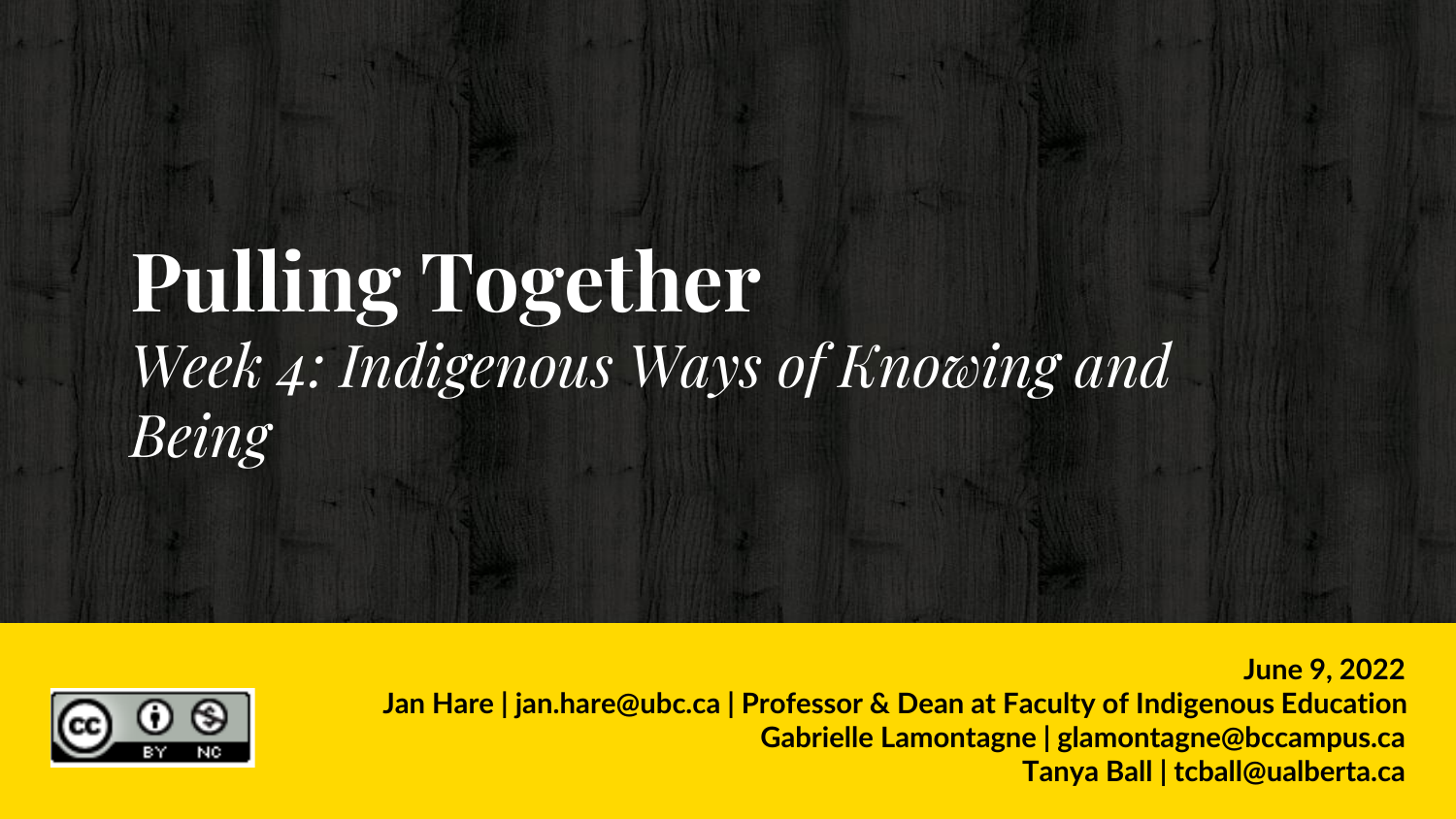#### <http://www.youtube.com/watch?v=6pDRpDjrBZE>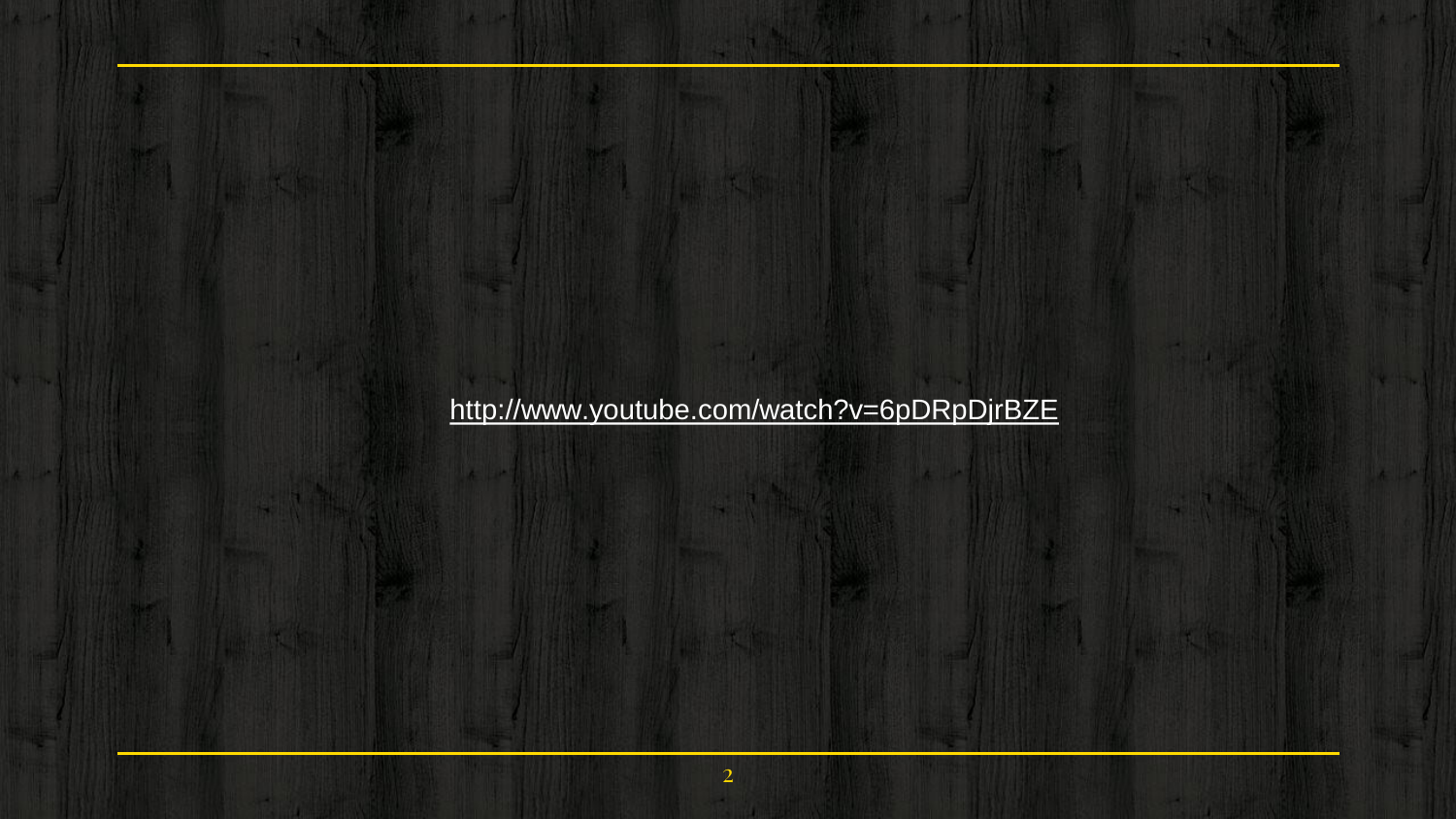

#### ● **Week 5: Thursday June 16th (Section 4: pg 51-61)**

- Building an Indigenized practice through assessing your work in relation to TRC, UNDRIP, and other Indigenous policies in your PSI
- Angie Tucker Race and Ethnicity
- **Week 6: Thursday June 23rd (Section 5: pg 63-75)**
	- Closing with an Elder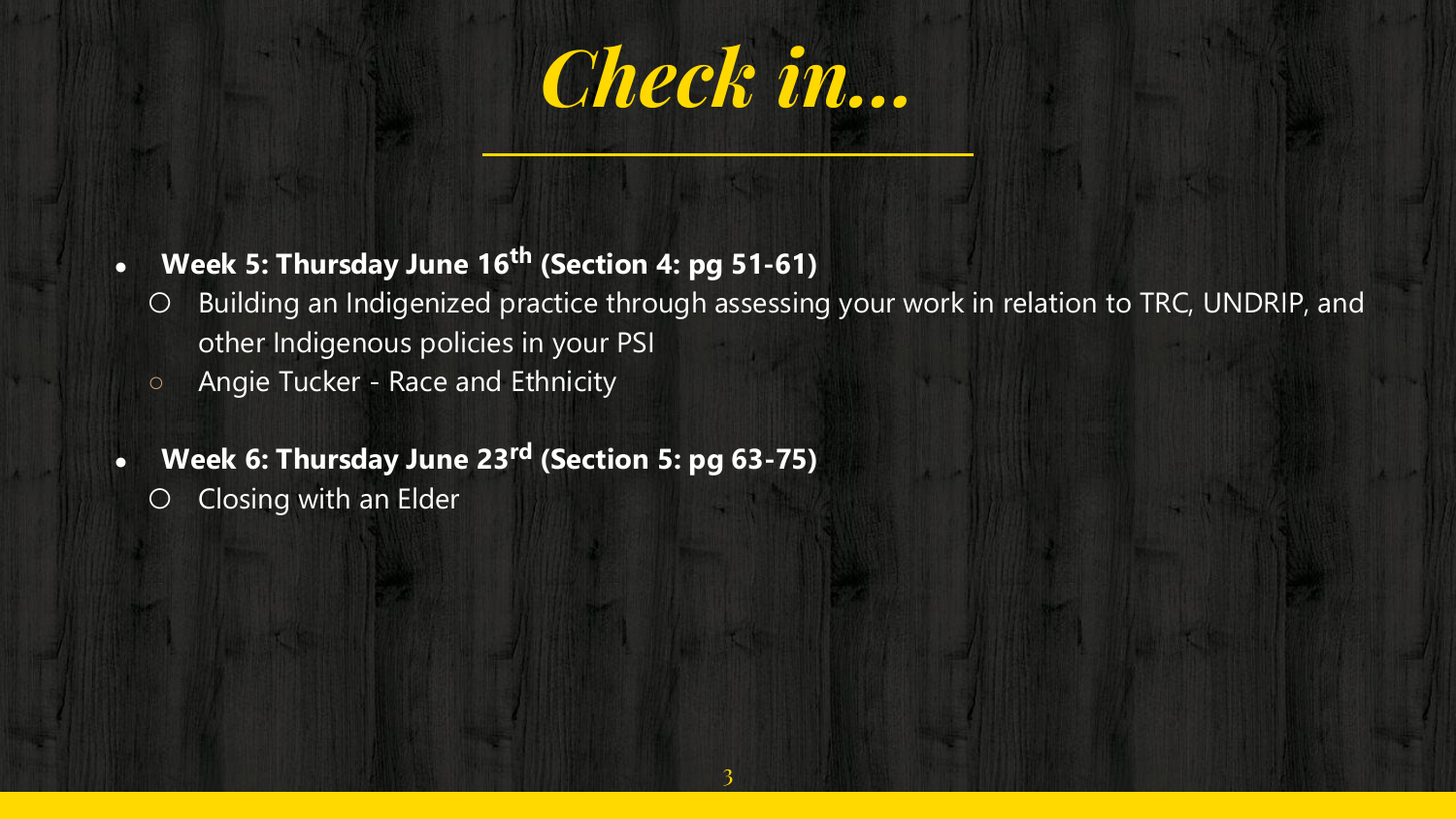*Agenda for Today*

#### 1. Check in…

- 2. Special Guest: Jan Hare (Indigenous Policies, rights and land-based education and the 4 R's)
- 3. Indigenous Ways of Knowing and Being
- 4. Story "The Gambler"
- 5. Group Activity Deconstructing "The Gambler"

4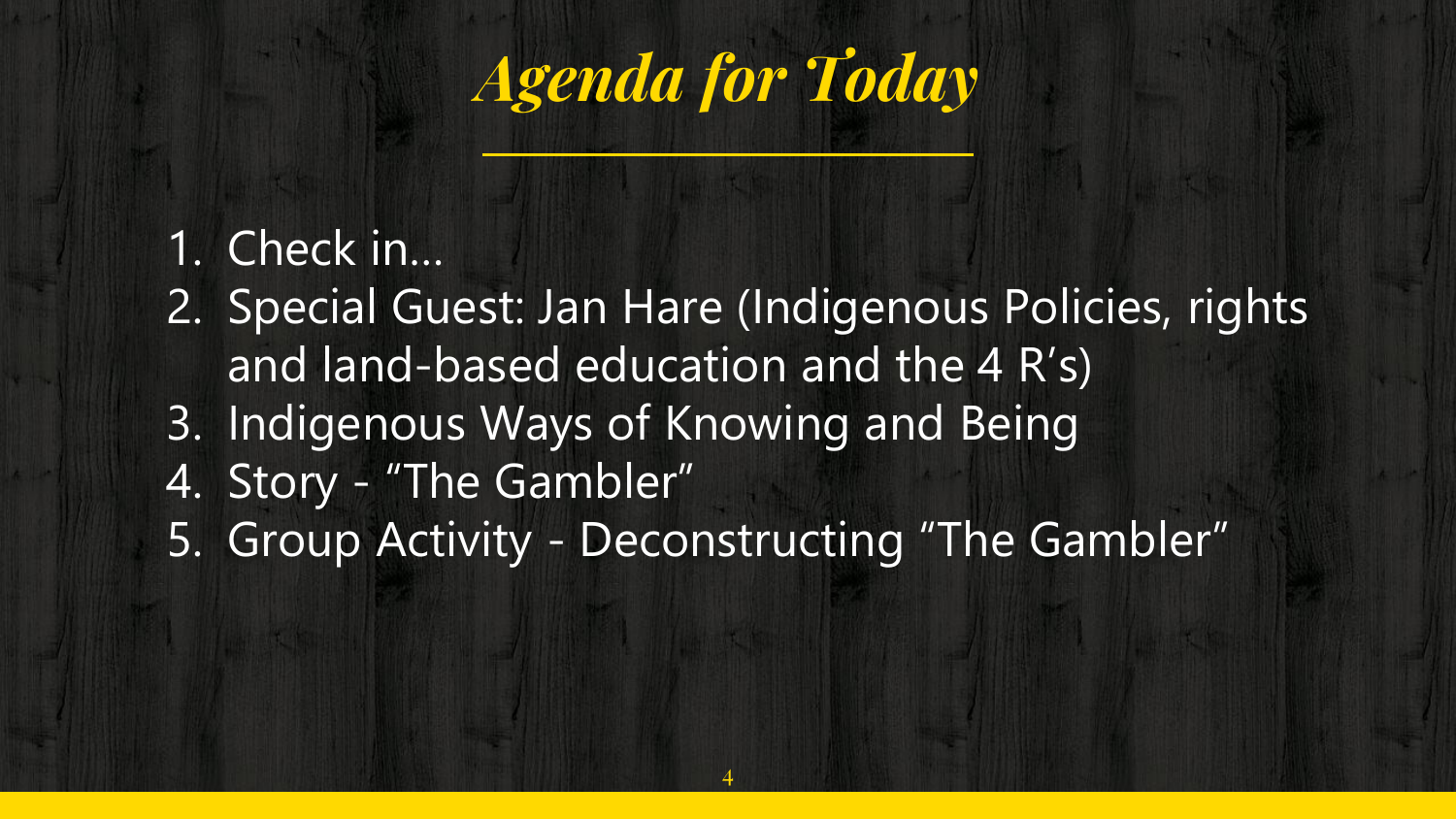## *Special Guest… Jan Hare!*

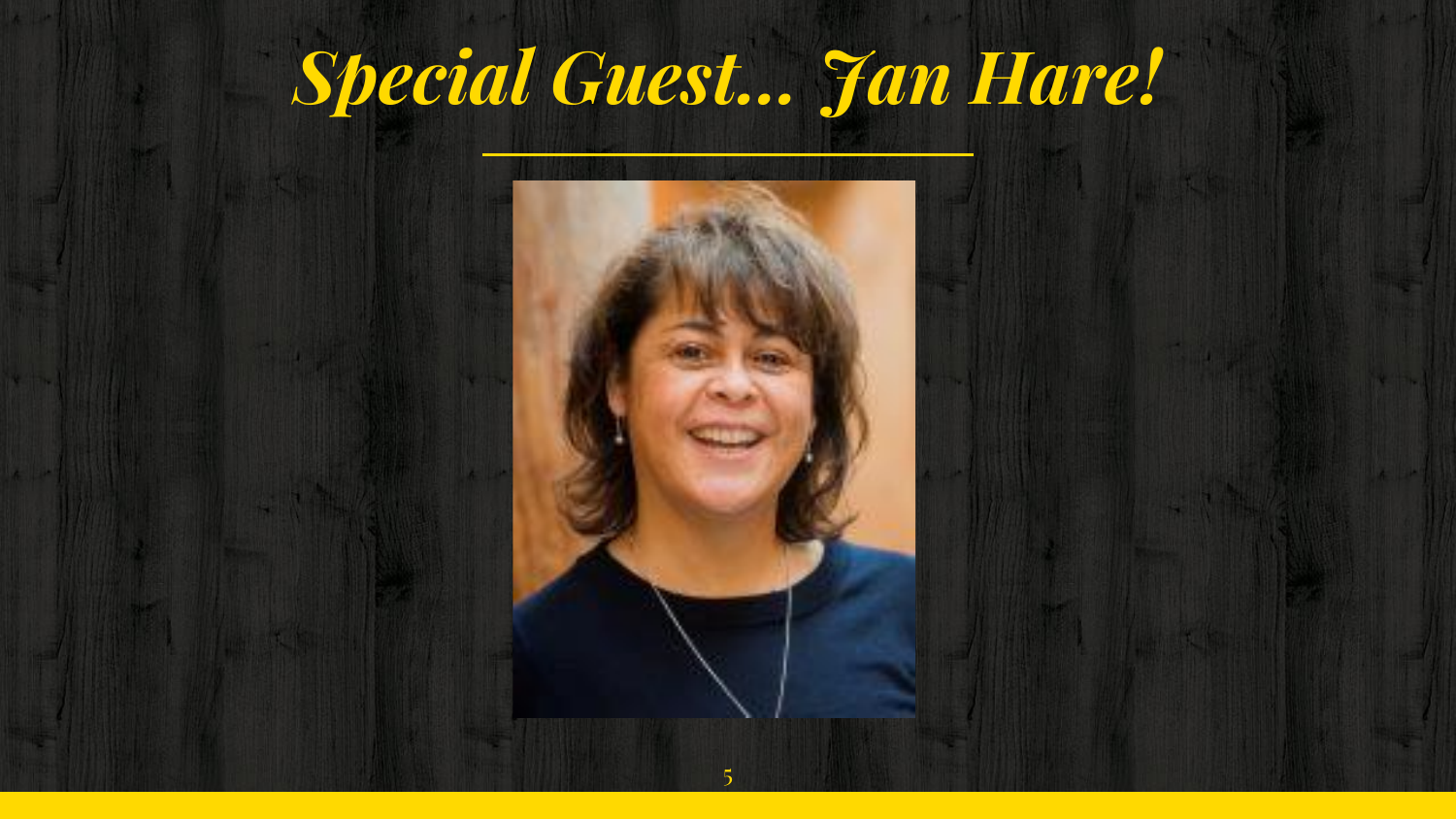## *Indigenous Ways of Knowing*

6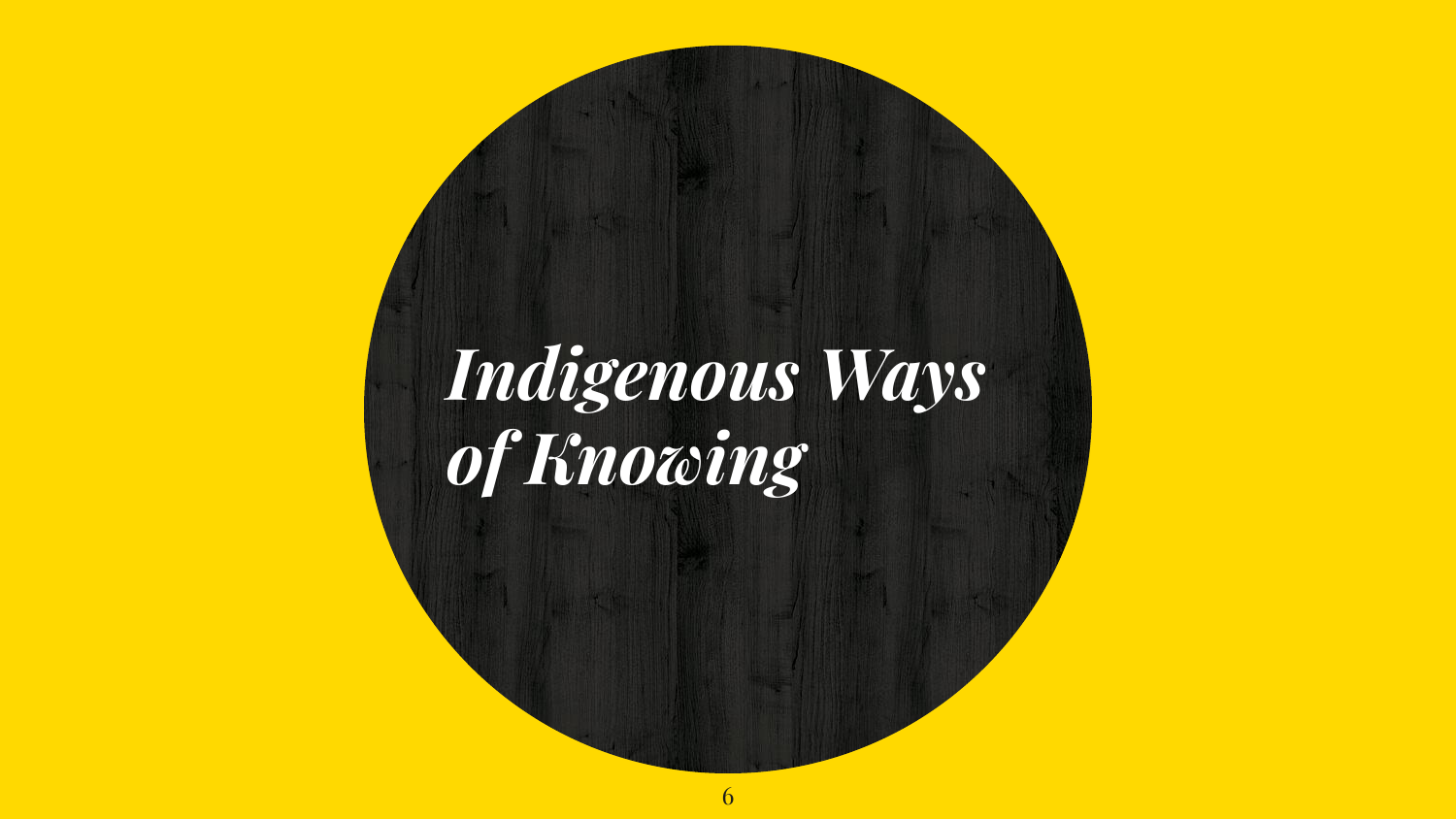

• These are Western concepts of philosophy and do not make sense within Indigenous Worldviews ● Instead of using this terminology, I suggest using: ○ Indigenous Ways of Being/Indigenous Worldviews (Ontology) ○ Indigenous Ways of Knowing/Indigenous Knowledges (Epistemology)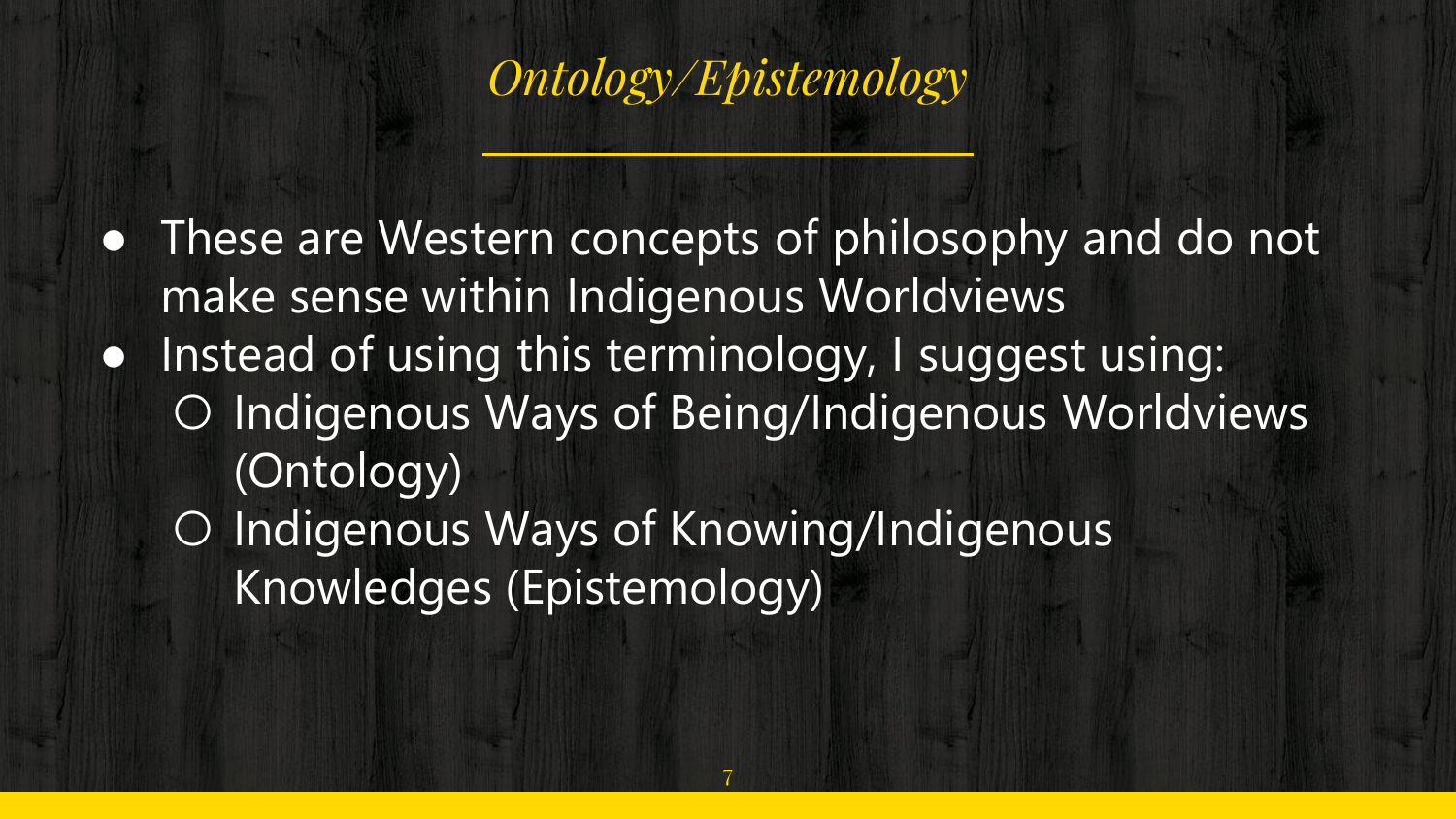#### *Problems with Western Thinking*

- Patriarchal Knowledge: only white men can have objectivity
- Objectivity: based in mind/body split and logic of discovery
- Rationalism: humancentred paradigm and hierarchy of beings ● Ask only questions that support and reift these Western and settler colonial values (Moreton-Robinson)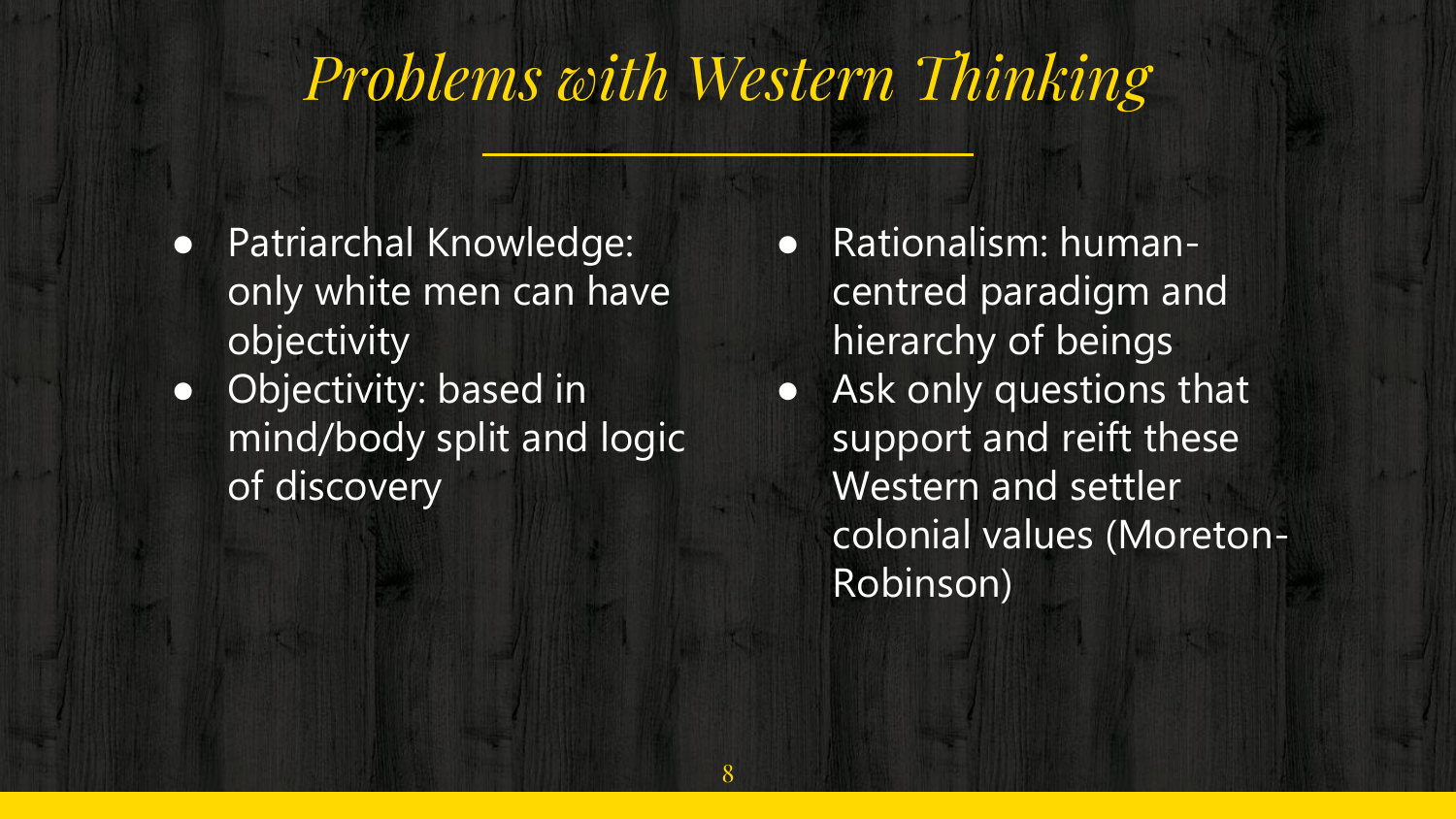## *Indigenous Ways of Knowing*

- Indigenous Knowledges have at least these five characteristics (Castellano 2000)
	- Indigenous Knowledges are personal
		- There are multiple perceptions. It is an intersection of different voices and perceptions.
	- Indigenous Knowledges are orally transmitted
		- Oral Traditions ensures the collective nature of knowledge gathering. Telling stories creates complex narratives that are reflective of the context that they are told. This also connects us to the past through memory.
	- Indigenous Knowledges are experiential
		- Ex. Experiences on the Land. You cannot know without actually being there so that all senses are activated.
	- Indigenous Knowledges are holistic
		- Brings together inner and outer worlds (Physical and Spiritual)
	- Indigenous Knowledges are narrative
		- Uses metaphors to present moral choices and self-reflection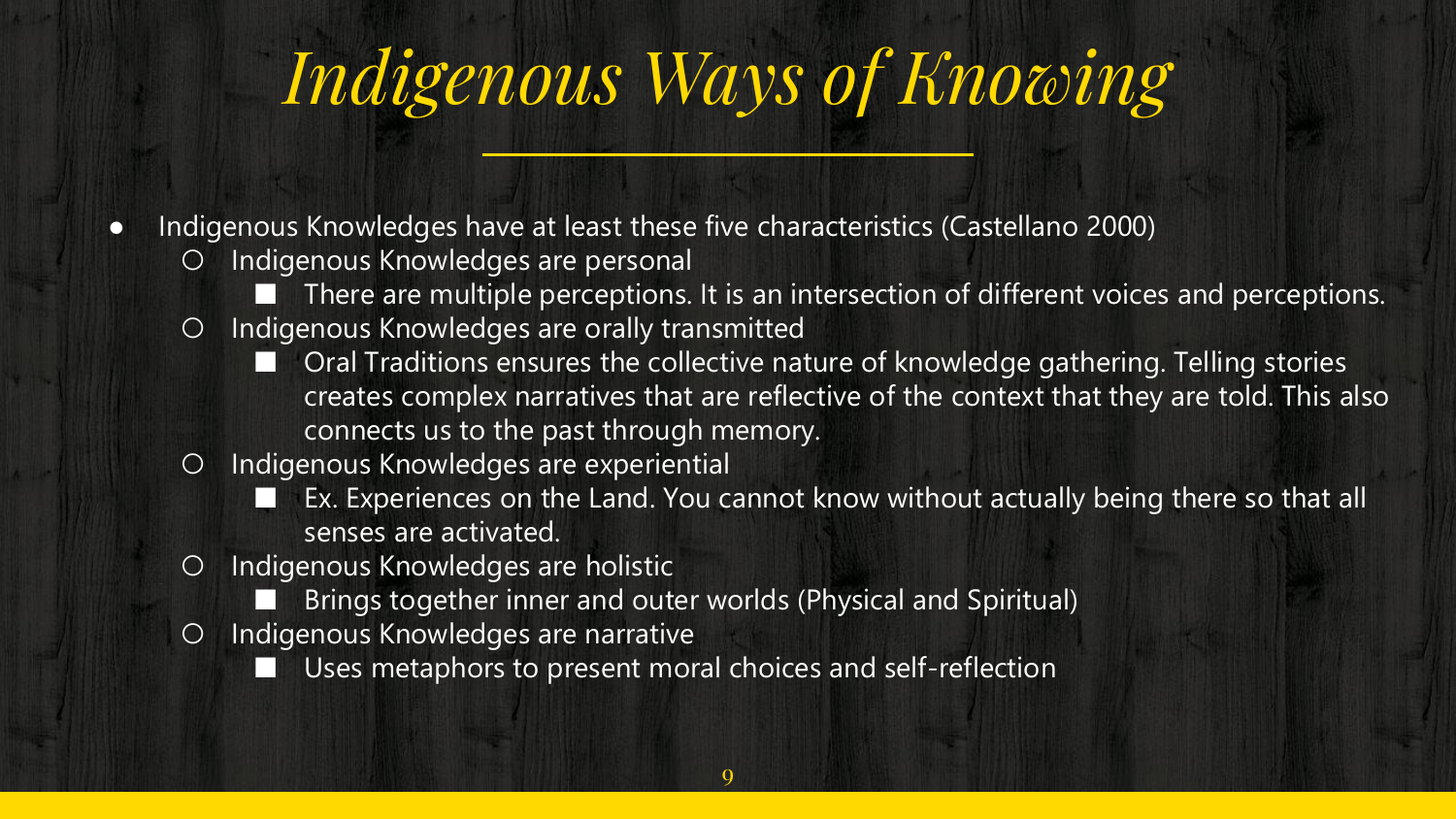#### *Sources of Indigenous Knowledges*

Indigenous Knowledges evolve from:

- 1. Traditional Knowledge
	- a. A living chronicle of origins, trajectories and achievements of Indigenous Peoples
- 2. Empirical Knowledge
	- a. Careful observations and relationships to humans and non-humans. It is ecological and accumulated over time.
- 3. Revealed Knowledge
	- a. Sometimes revealed through dreams, visions, and intuition (Castellano 2000).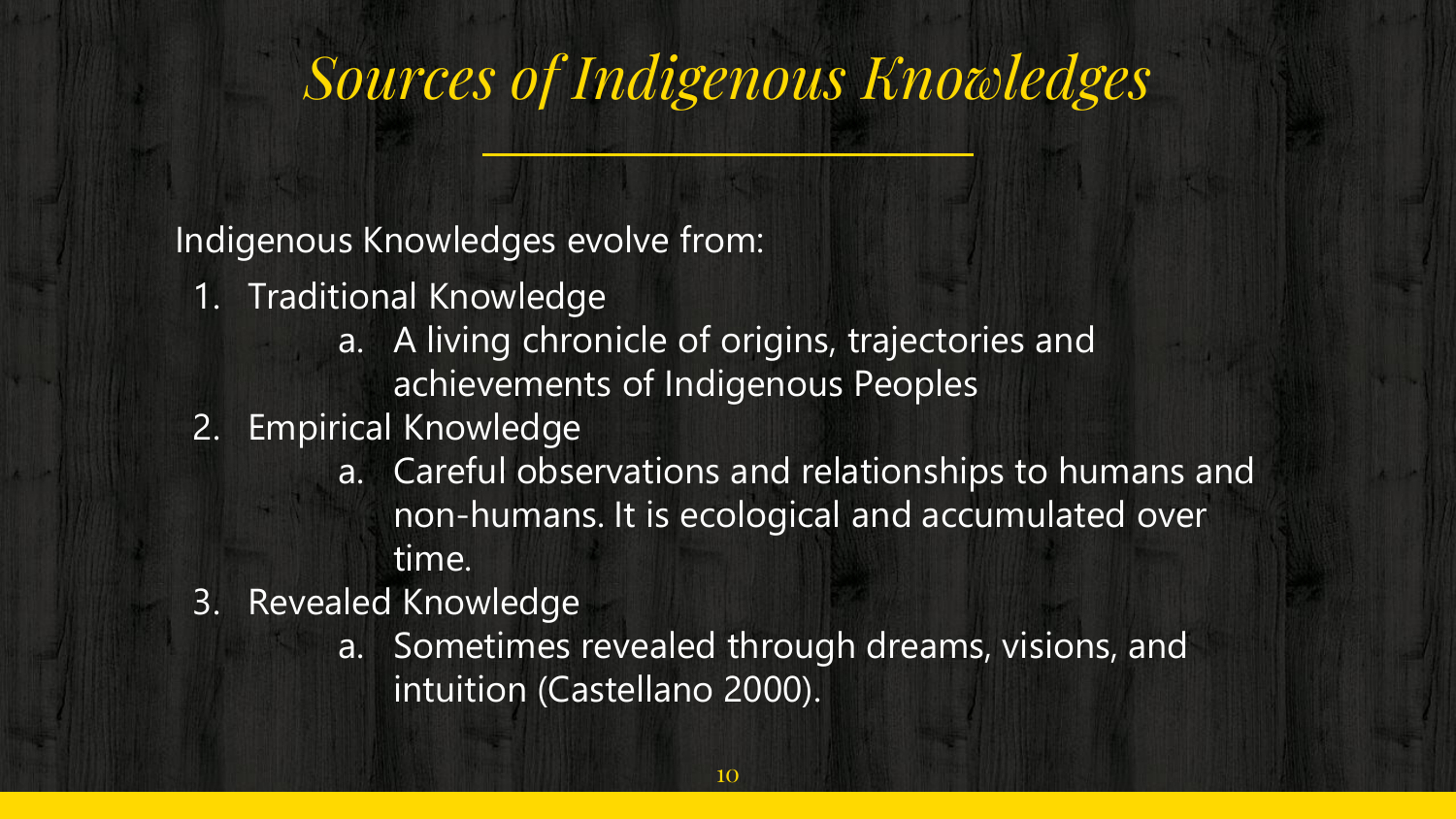# **Indigenous Knowledge is culture. Indigenous culture is knowledge.**

Indigenous Knowledges, therefore, are not exclusive to the physical world. It incorporates physical and sacred.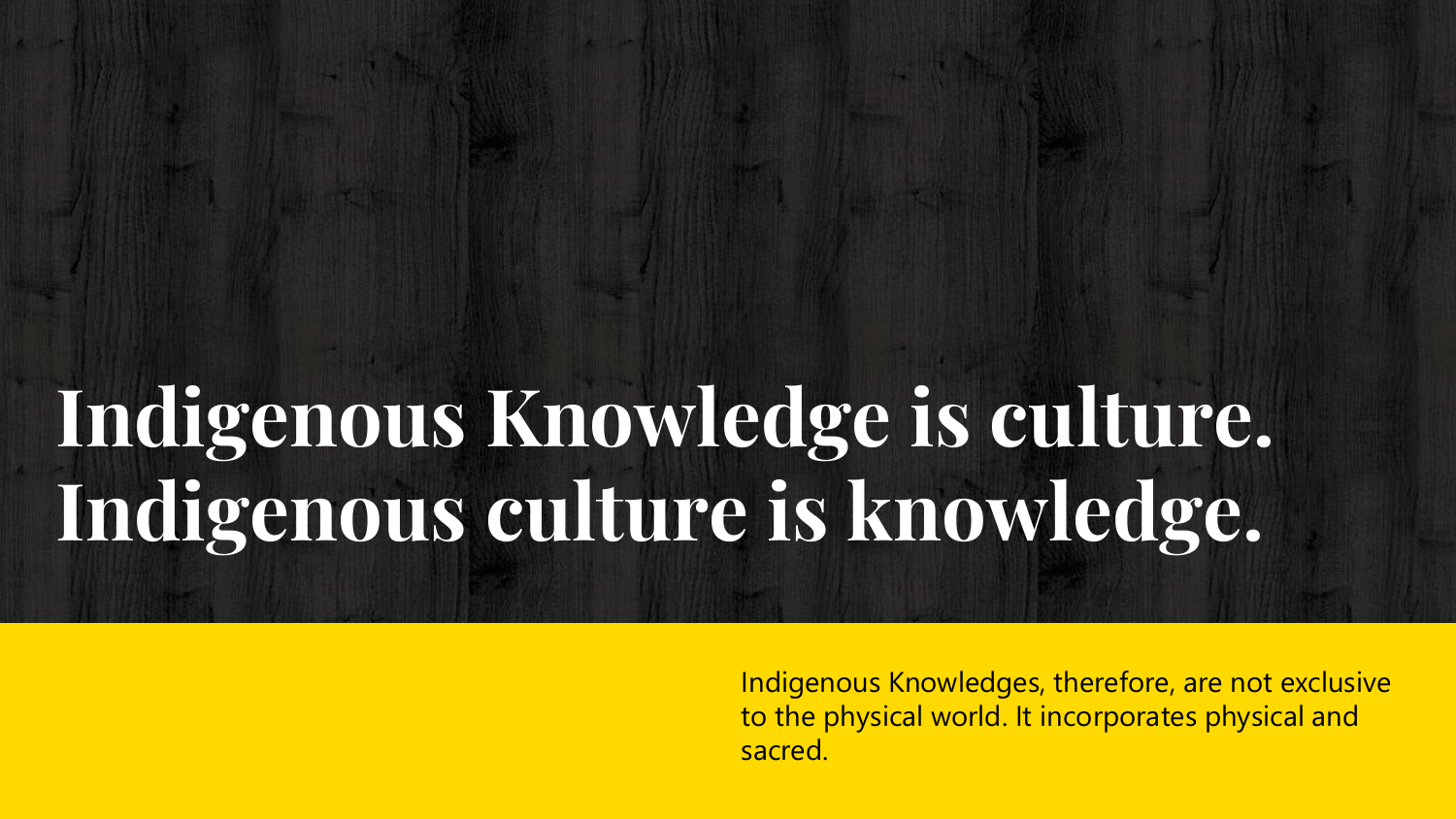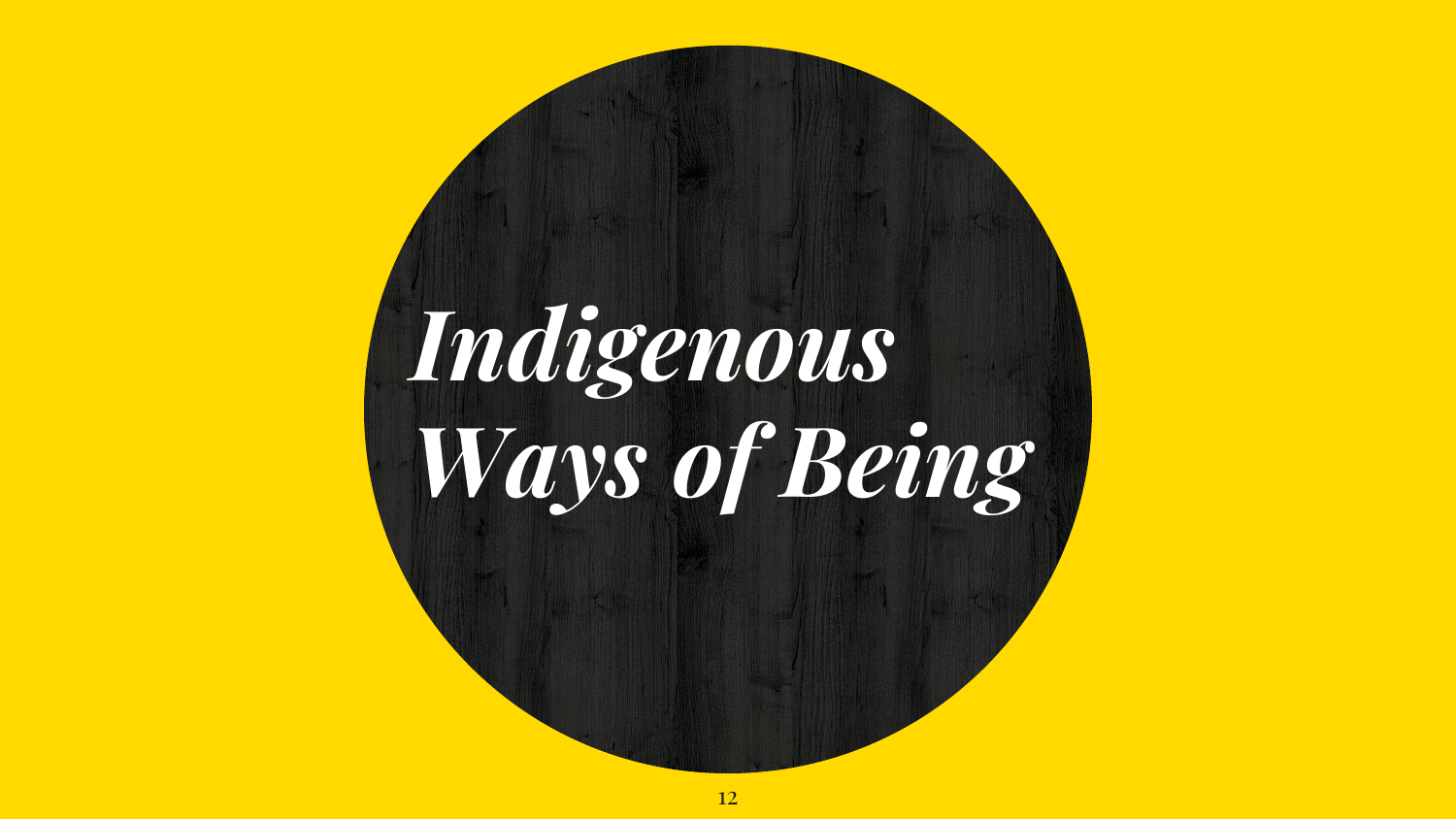# **Indigenous Spirituality** *Relationality*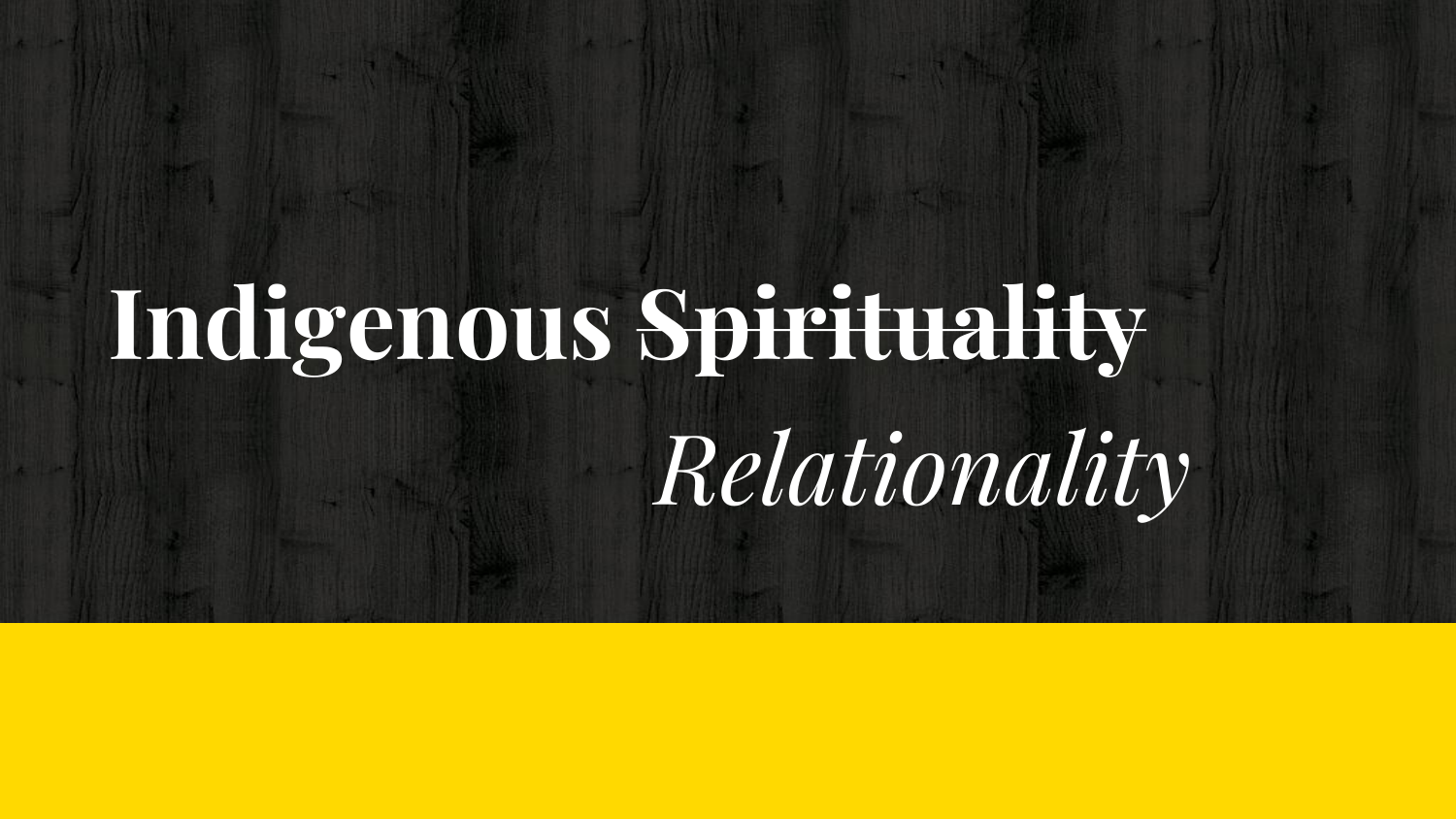

- *wâhkôhtowin:* the interconnectedness of our relationships
- *miyo-wîcêhtowin:* "having or possessing good relations" (Cardinal and Hildebrandt 2000, 14).
- These connections are also rooted in the concept of *pimâtisiwin*, which denotes life.
- All of these concepts inform how we relate to the Land.

14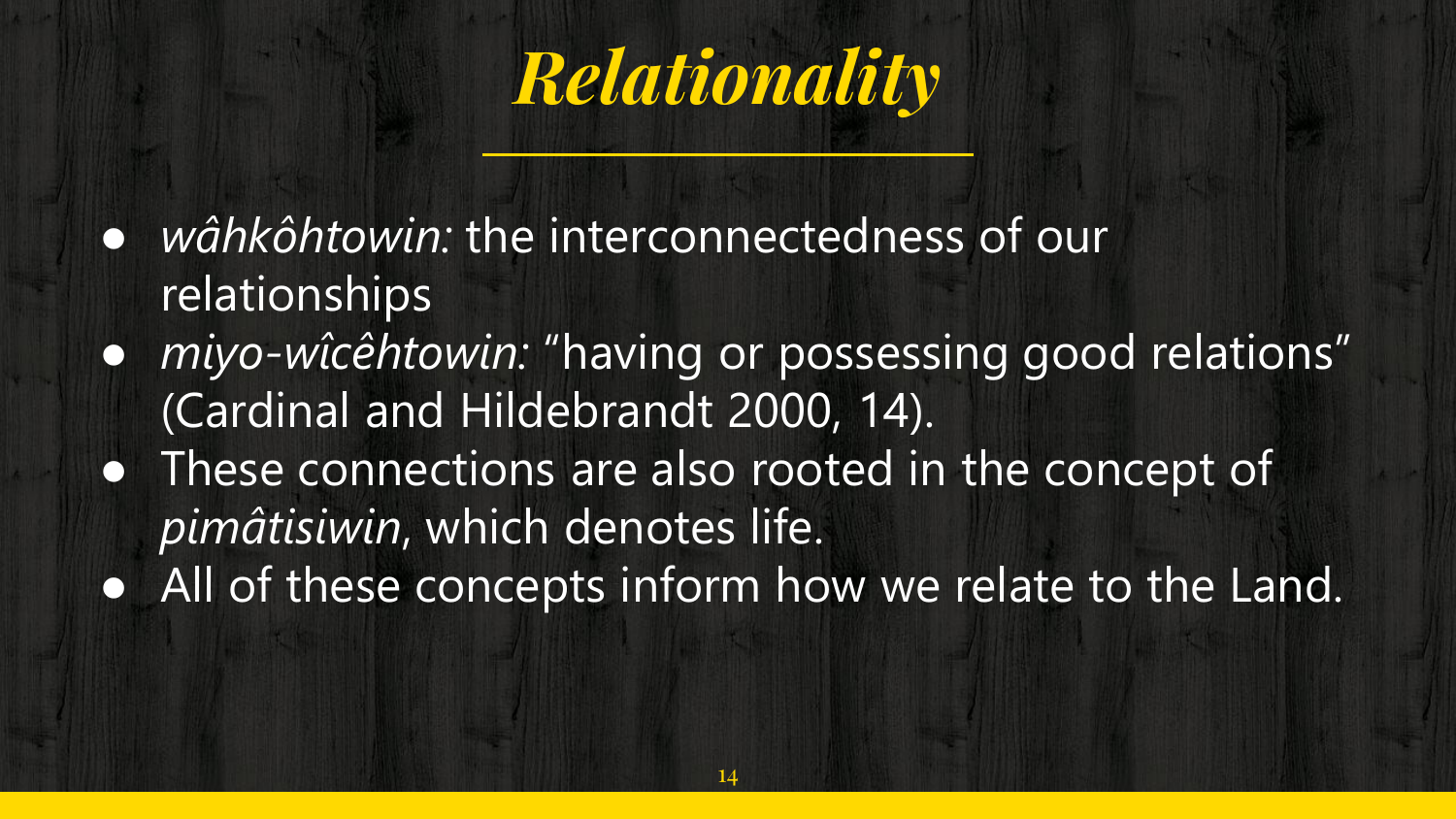

- Within Cree culture, the Land is wealthy but not material: it is a relation that has the "capacity to provide livelihood" (Cardinal and Hildebrandt 2000, 43). Our livelihood, then, revolves around our relations. It is a definition of family that involves "humans and non-humans, living and dead, physical and spiritual" (MacDougall 2010, 27).
- All of these aspects nurture our identity as Indigenous peoples, which makes place and land inseparable from community and family (Daschuk 2013; Innes 2013; Kermoal and Altamirano 2016; Peters and Andersen 2013; Ramirez 2007). We are all connected in this way.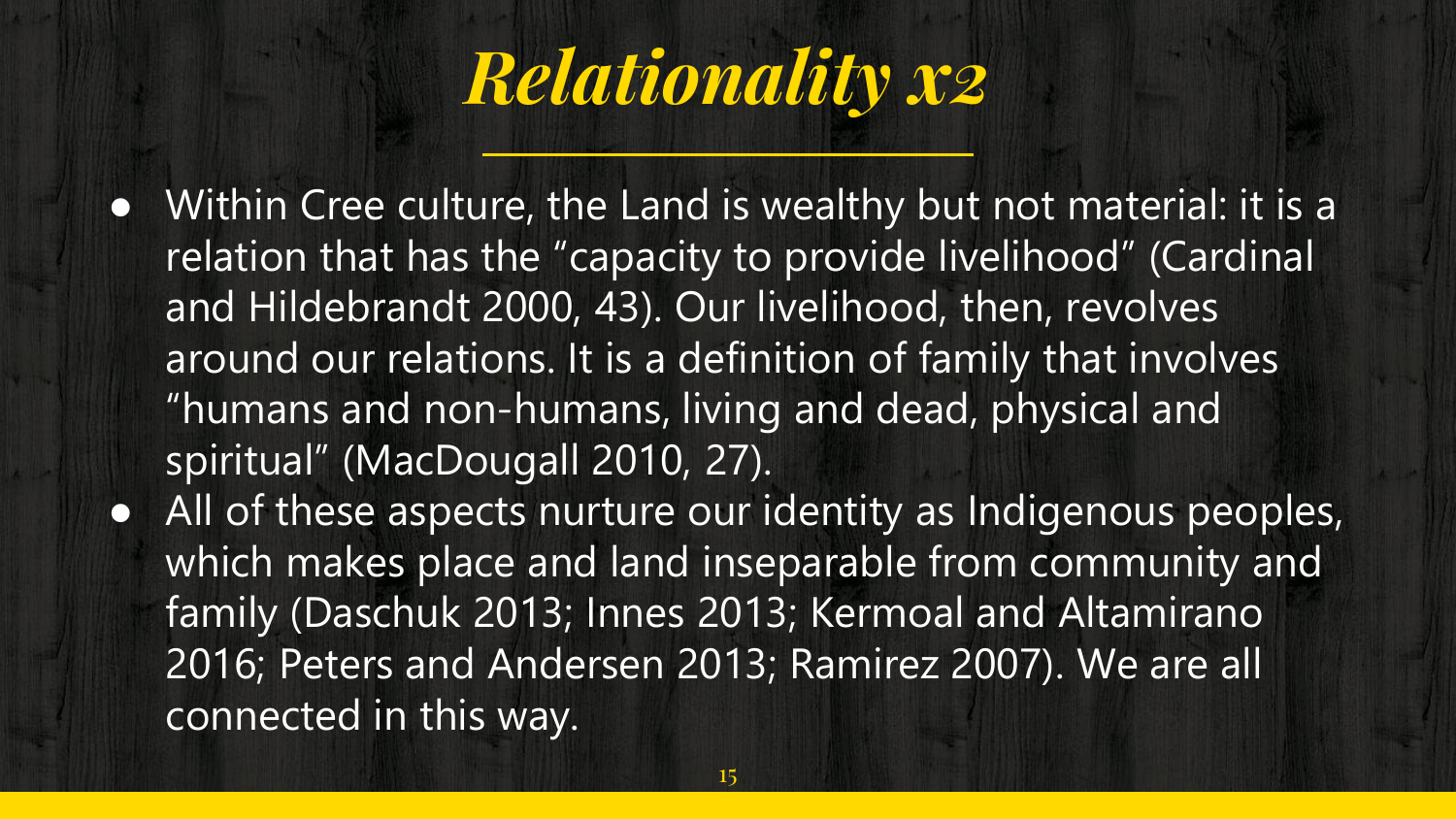

- To put it another way, the Land is our relation and should be treated like a brother, a sister, or an aunt. This ensures that we move forward together in a good way and protect it from being exploited.
- "If a maple is an it, we can take up the chain saw. If a maple is a her, we think twice" (Wall Kimmerer 2013, 57). How we are raised to treat each other plays into these governing structures. Generosity and reciprocity is crucial within Indigenous cultures on the Prairies (Bastien 2004; Cunsolo et al 2013; Hungry Wolf 1998; Kermoal and Altamirano 2016; Wall Kimmerer 2013).
- In Métis culture, as an example, generosity is highly valued. We were taught not to hoard. "If they have something they share all of it with each other, regardless of good or bad fortune" (Campbell 1973, 51). Likewise, I was raised on gift-giving. In fact, when my mother taught me how to cook, one of the major lessons was to always cook enough food in case someone knocked at your door. That way, you could always offer them something to eat.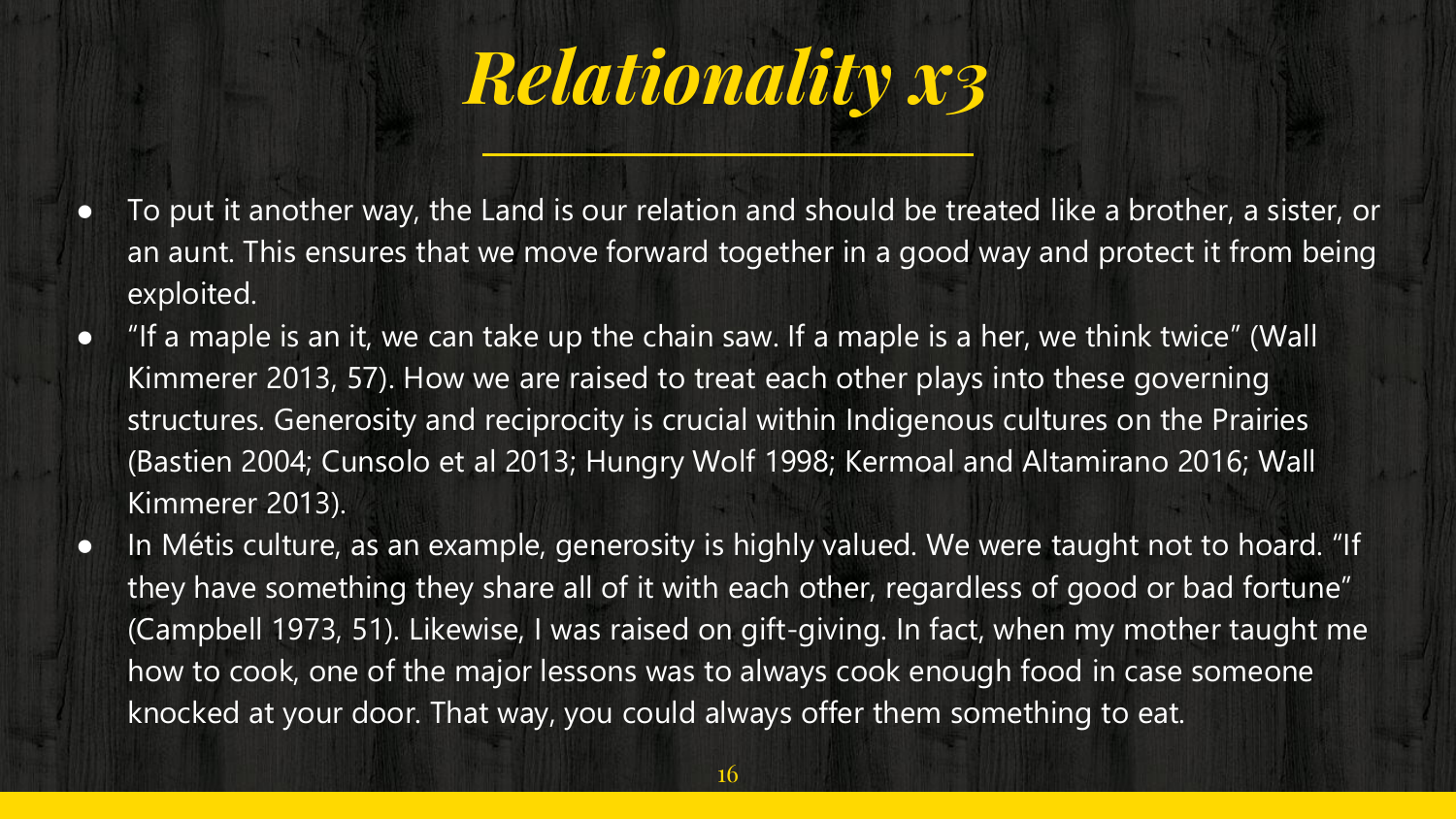

- It is crucial to renew this relationship to ensure that we are continuing a good relationship. We do this through ceremony. Ceremonies are a way we "remember to remember" (Wall Kimmerer 2013, 5).
- For example, in harvesting Sweetgrass, by breathing in the air that surrounds us, the scent reminds us of what we may have forgotten. We are reminded that Sweetgrass is a ceremonial plant that provides us with baskets and medicine. It uplifts by filling our material and spiritual needs. In exchange, we participate in the Honorable Harvest, which dictates that we must not over pick, do not waste the harvest (use it well), be grateful, and pass these teachings on to our children so that they will learn to live in harmony with the Land (Wall Kimmerer 2013).
- Honouring these relationships ensures a reciprocal relationship that everyone will flourish in future years (Bastien 2004; Cunsolo et al 2013; Hungry Wolf 1998; Kermoal and Altamirano 2016; Wall Kimmerer 2013).

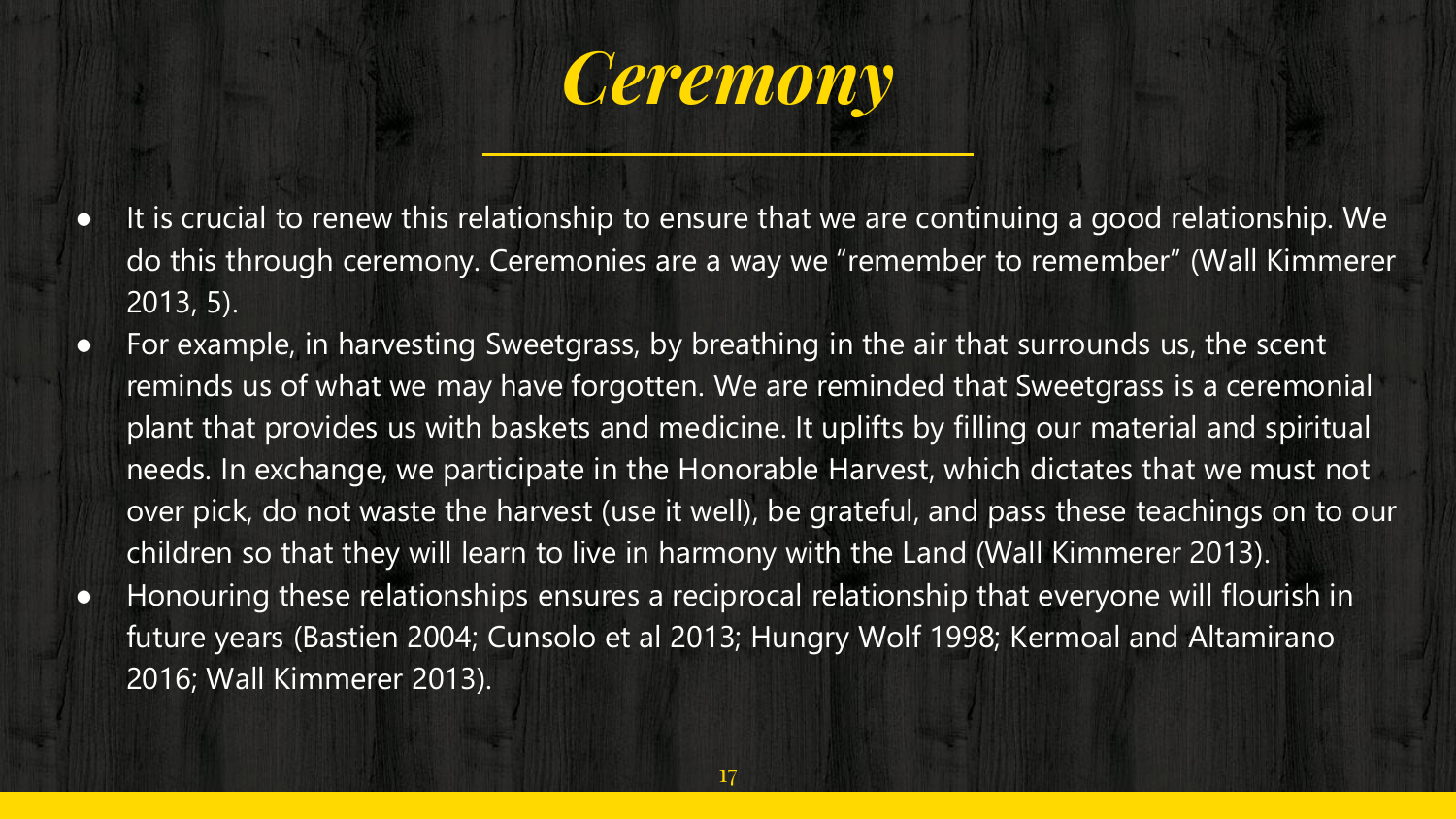

- Ceremony looks different to each Indigenous Nation. What is similar is that ceremony acts to renew and reinstate our relationship and responsibility to the Land (Bastien 2004). This governance is etched into Indigenous socio-political identities. These ceremonies act as Indigenous "collecting centers, or hubs, of urban Indian culture, community, identity, and belonging" (Ramirez 2007, 64).
- Going to a Powwow can often seem like a family reunion. It is a reason to get together, share stories, and reconnect with the Land. This reconnection takes place in a variety of ways, that I do not know enough to write about. From my minimal understanding, there are different dances that represent different stories. All dances connect individuals to the Earth with their feet contacting the Earth like a heartbeat. For the Women's Fancy Shawl Dance, the dance is meant to symbolize a butterfly emerging into a cocoon. Powwow then is a way for us to connect with the Land, which is reinforced through visiting and stories.
- For urban Indigenous Peoples, it is the visiting that keeps them connected to the tradition, their identity, and therefore the Land (Peters and Andersen 2013, 15).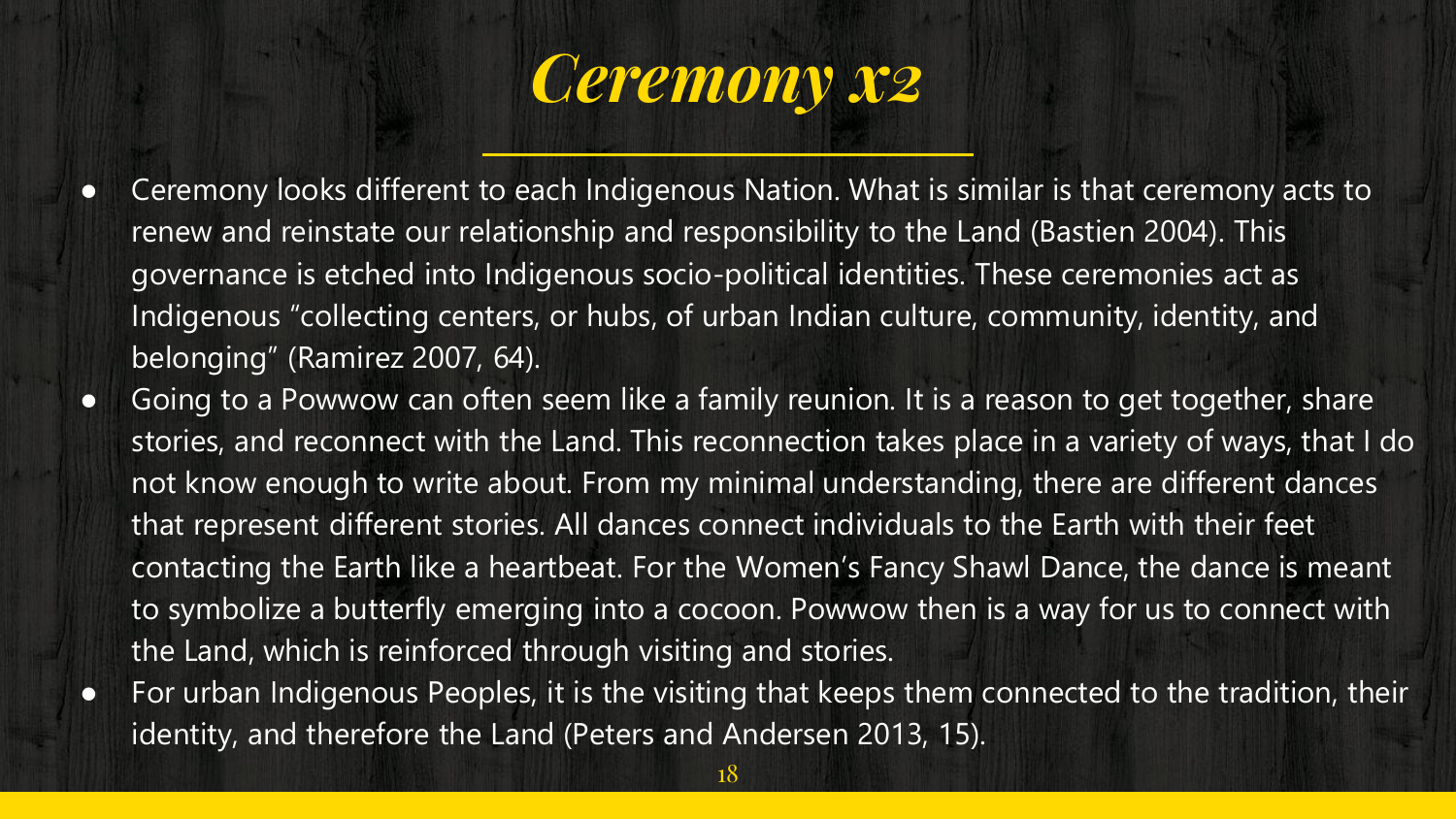In fact, urban Indigenous Peoples have maintained strong connections to the Land through: ceremony and Storytelling.

Perhaps more important than both of these concepts is visiting since it **overlaps everything that we do.**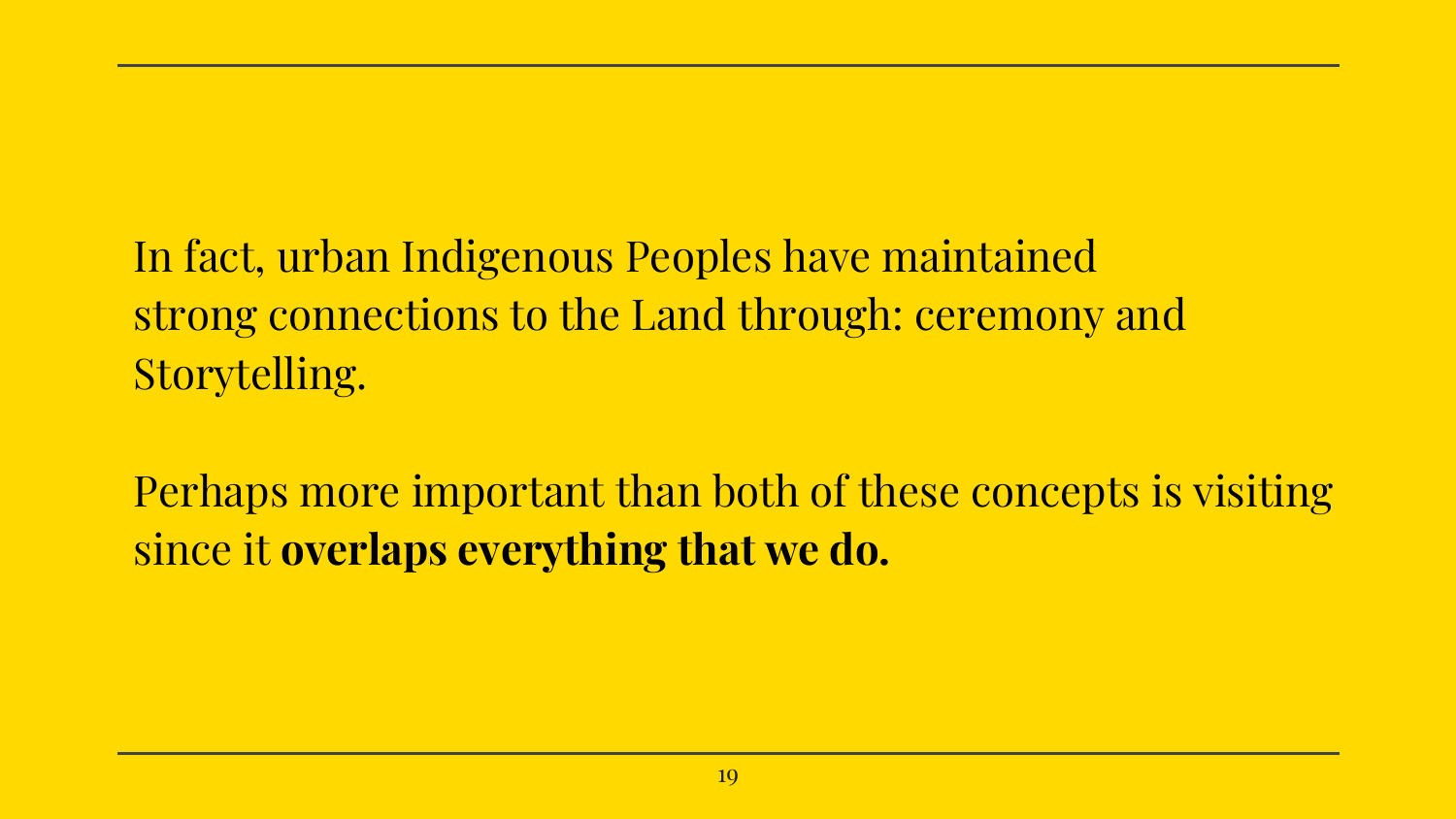

- Visiting also offers a space for intergenerational learning.
- This kind of knowledge transfer is typically the role of Indigenous women. They are stewards of the Land. They maintain the trails to specific berry patches and, through berry harvesting, they participate in Indigenous governance with the Land (Kermoal 2016, 120). Oftentimes, girls were kept at home so that the women could teach Cultural Protocol surrounding the Land and the culture
- Visiting is where we tell stories and stories have immense value in Indigenous cultures. Stories help is remember who we are and how we are related to the Land and impart philosophical tradition through the generations (Innes 2013; Wilson 2005).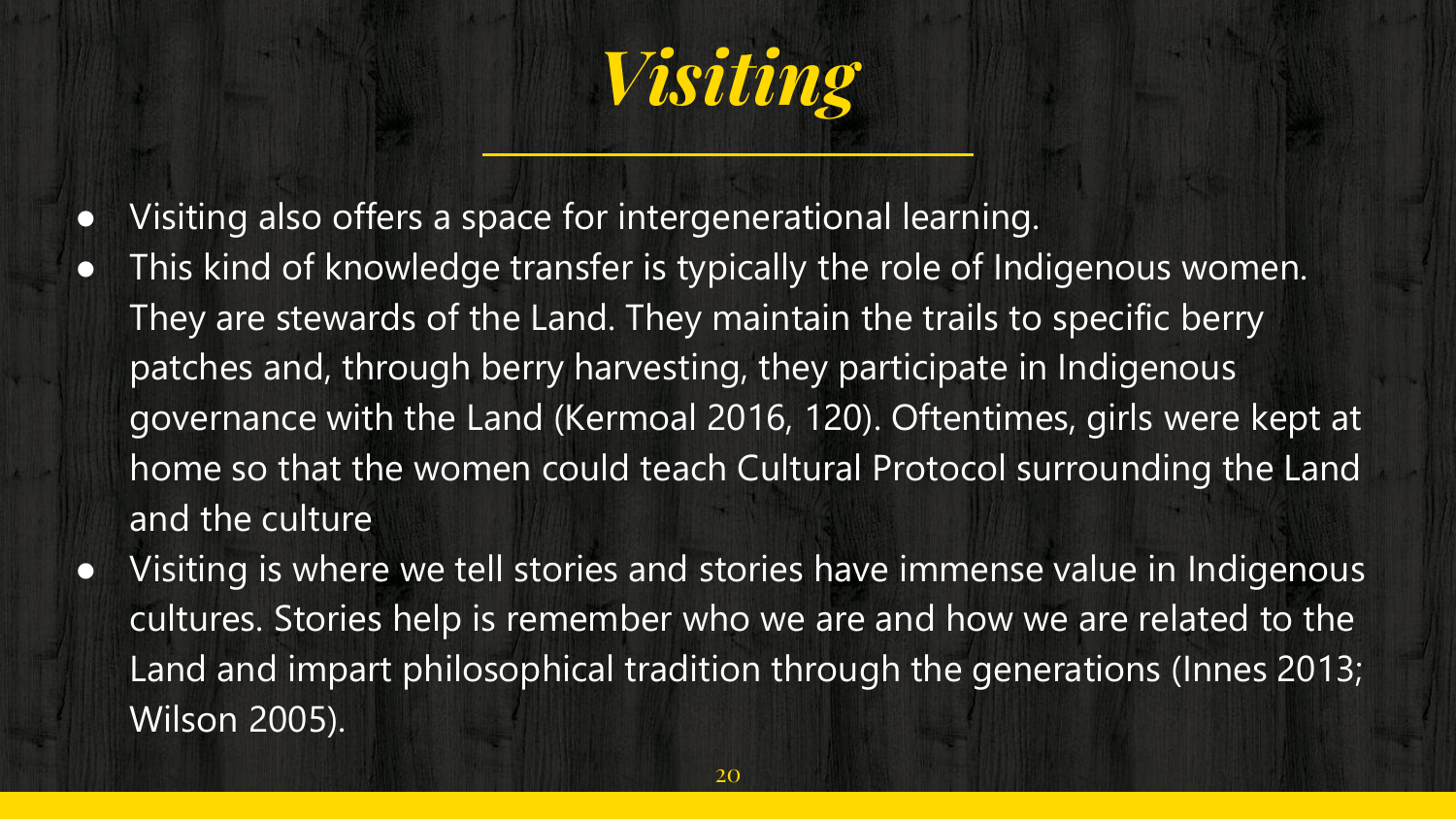*Our parents spent a great deal of time with us, and not just our parents but the other*  " *parents in our settlement. They taught us to dance and make music on the guitars and fiddles. They cards with us, they would take us on long walks and teach us how to use the different herbs, roots and barks. We were taught to weave baskets from the red willow, and while we did these things together we were told the stories of our people-who they were, where they came from, and what they had done. (Campbell 1973, 20)*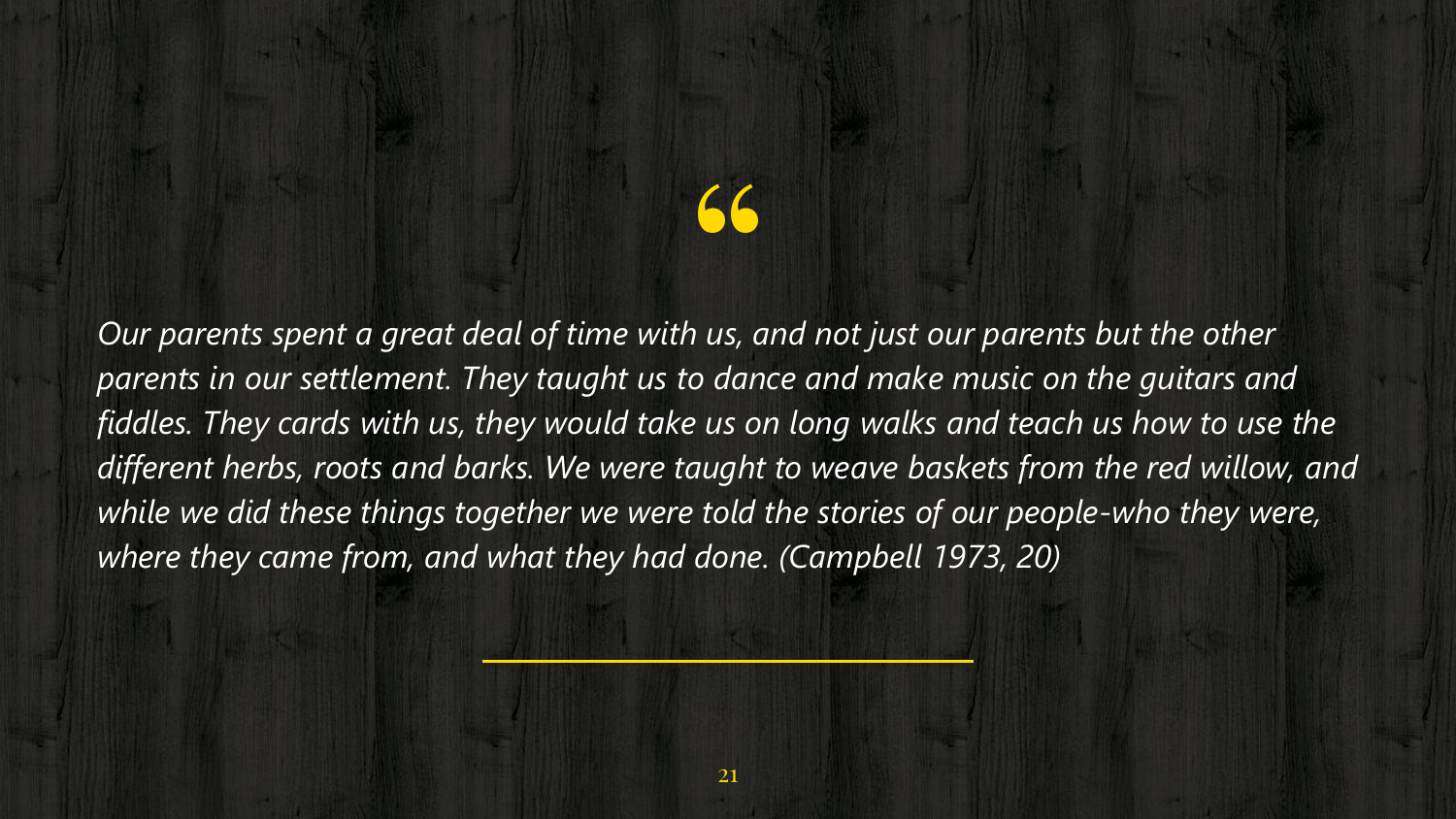#### **SPECIAL NOTE:**

Visiting is a crucial part of Indigenous cultures. If you are working with Indigenous communities, you must consider this as a part of relationship building.

**Get out your tea cups!**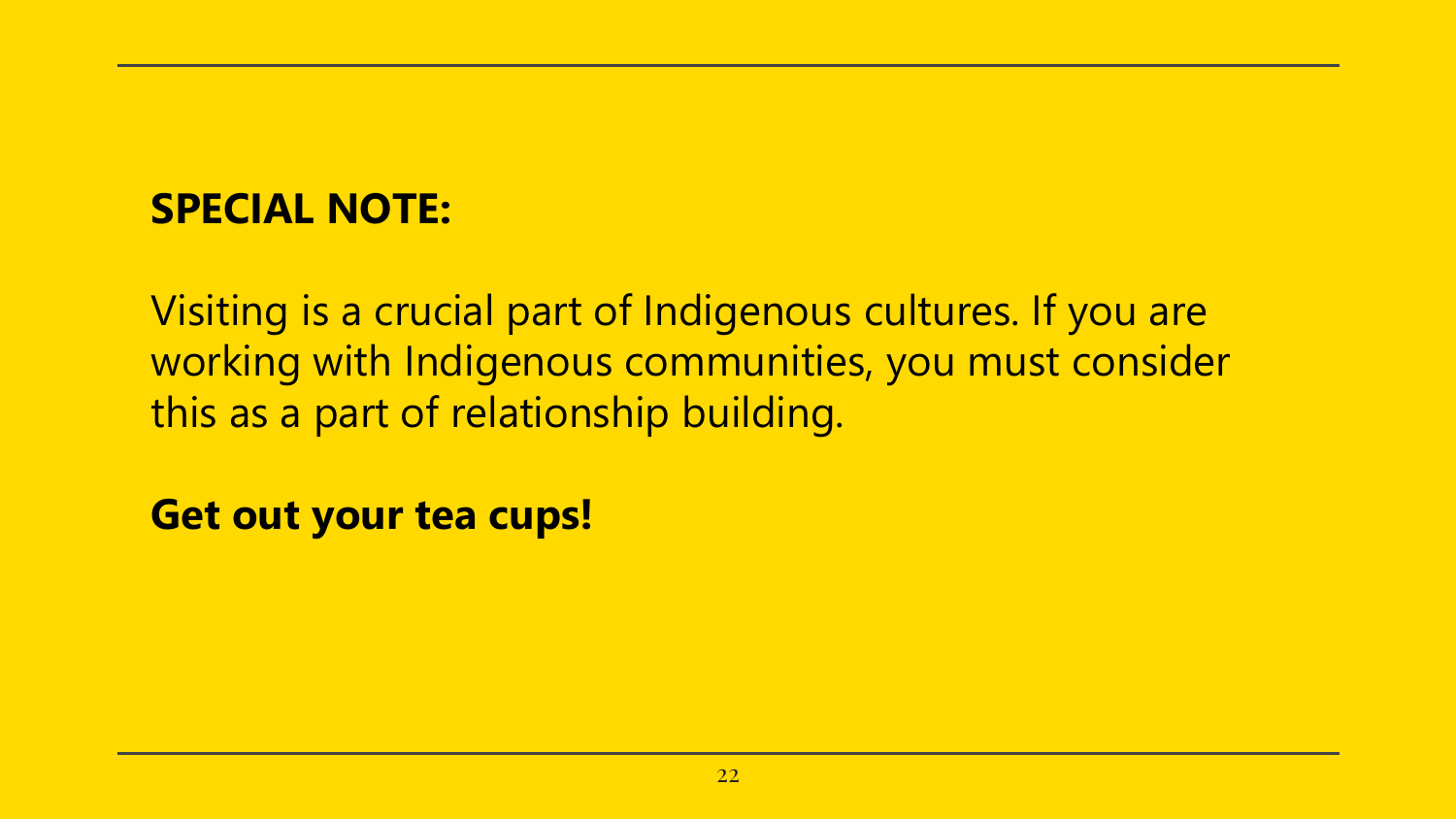## *"The Gambler"*

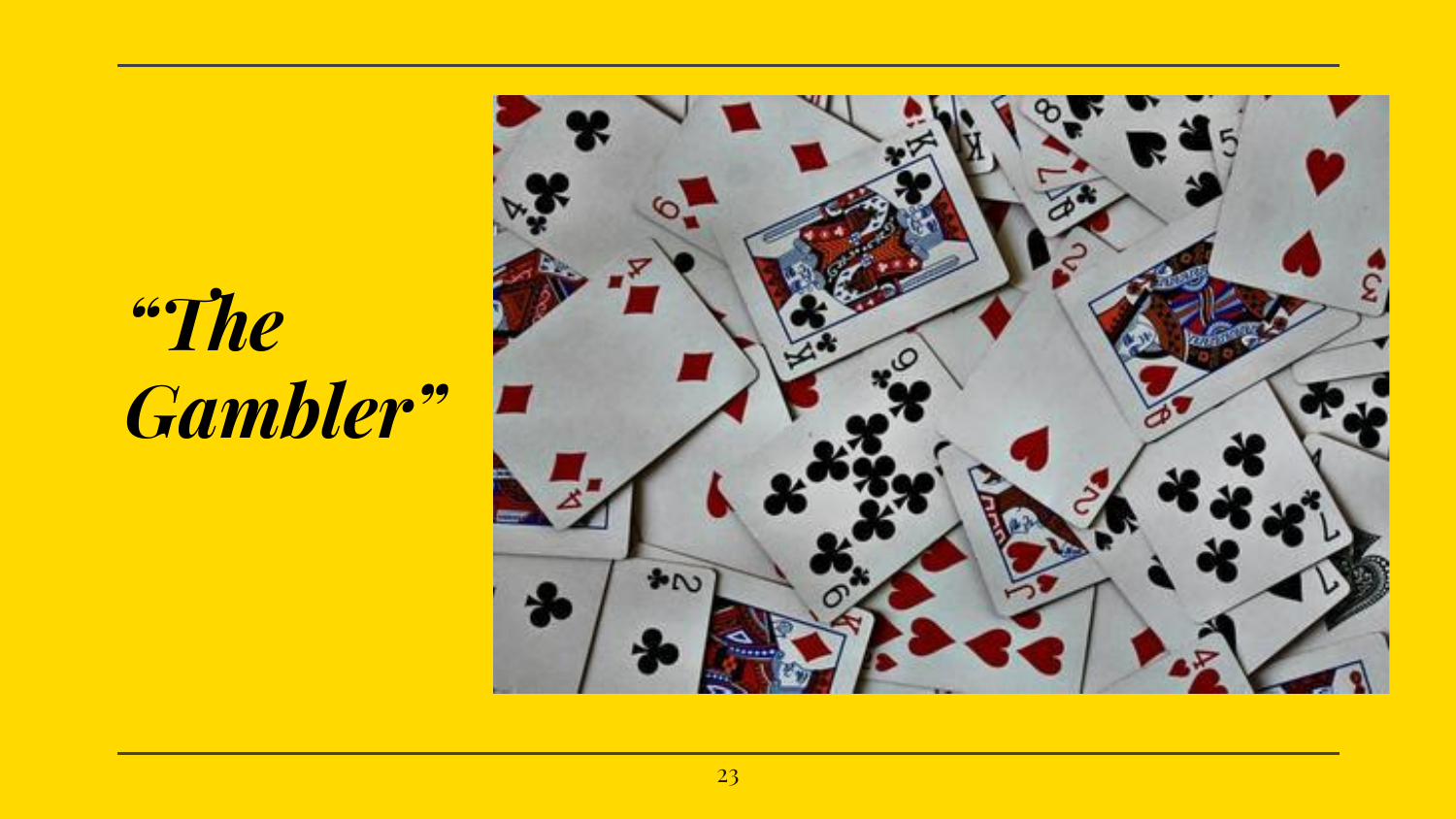# *What can we learn from "The Gambler"?*